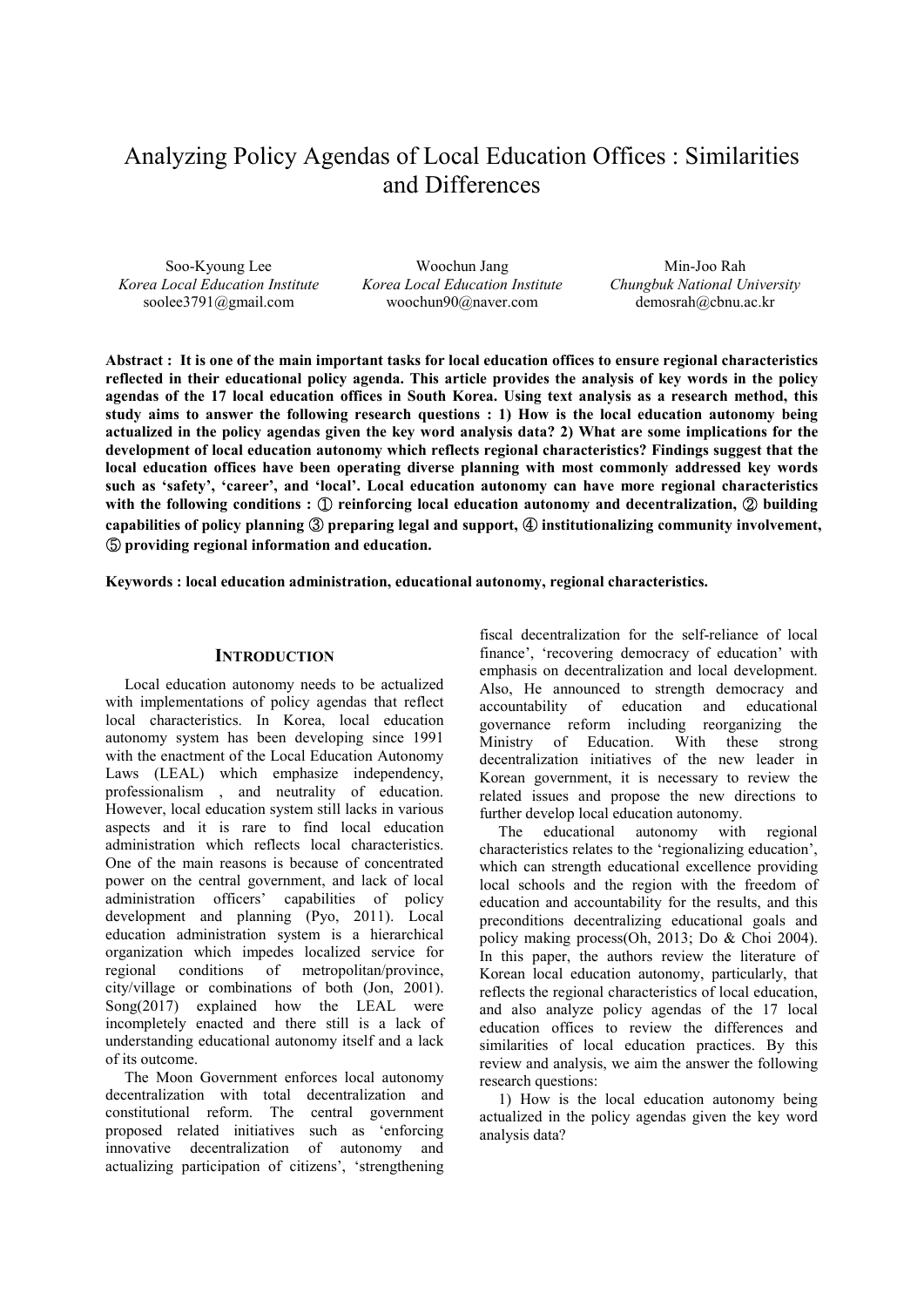2) What are some implications for the development of local education autonomy which reflects regional characteristics?

## **LITERATURE REVIEW**

There is a few study on local education conducted on local education autonomy that emphasize the importance of regional characteristics. In this section, we will review three sections of the related literature: decentralization and autonomy, legal and institutional change, cooperative governance. First, literature on educational decentralization and autonomy in Asian countries such as Japan, Korea and Hong Kong have begun to localize and materialize the ideas of schoolbased management since early 1990s(Ho, 2006). The definition of educational decentralization and autonomy vary and depending on researchers' perspectives, they reinforce and precondition each other(Ju, 2003). For instance, autonomy in education can be categorized into teacher autonomy, school autonomy, and local autonomy depending on the level of educational autonomy practices (Wermke & Salokangas, 2015). However, this study takes local autonomy for Brown's(1990) definition of decentralization, the authority transferred from higher level government to a lower organizational level. Local educational autonomy system can be defined as enlarging citizens' participation in education and seeking and implementing educational policy according to the local educational situation through the decentralization of educational administration(Yoon et al.2015).

In Korea, particularly, decentralization of education autonomy has been strengthened with legal and institutional changes over the past decades. The most prominent change was the way of selecting educational superintendents from appointment to election system in 2006. Although it was criticized for its high cost at first, this change raised the participation level of citizens in educational autonomy(Rah et al, 2017). However, there has been issues on policy conflicts between central and local government in education mainly due to the ambiguous authority and responsibility of educational administration between the central government and local education offices(Cha, 2017). Currently, there is an attempt to change constitution, either to classify central and local tasks of educational administration or to hand over central responsibilities to the local government(Hwang et al, 2018. 07.10).

Lastly, Korean researchers reviewed topics related to cooperative governance, the ideal relations between local educational and general administration. In this context, governance means a new way of governing

that differs from the traditional way of government. In other words, the focus of governance is shifted from the dichotomous relations of government and market to the interdependent and cooperative relations amongst government, market and community(Stoker, 2000; Ansell & Gash, 2007). Shin(2011) defined cooperative governance of local education as governing through modification and collaboration with the participation of market and civil society by breaking the traditional governmental agents of educational administration such as local education office.

## **METHODOLOGY**

.

We employed text analysis in order see how local education autonomy is being actualized in policy agendas. Content analysis means "any technique for making inferences by objectively and systematically identifying specified characteristics of messages" (Holsti, 1969, p.14). This methodology enables researchers to shift through large volumes of data with relative ease in a systematic fashion. Frist, the policy agenda documents were collected from the website of 17 local education offices. The document is consisted of general overview, direction, tasks, strategies, detailed plans and explanations. Second, we categorized key phrases of the documents based on the three tiers of the contents. The first tier has the phrases of strategies or policy; the second tier with the phrases of main policy tasks forced, the third tier with phrases of detailed assignments for the tasks. Lastly, we conducted word frequency test of phrases in each tier using R and Tagxedo programs in order to see differences and similarities in all regions.

### **FINDINGS**

We found that there were diverse words used and shown in the policy agenda. This means that each local education office have different policy and task assignments depending on their educational situations. Table 1 is the results of key word frequency analysis of the third tier phrases collected from the policy agenda of 2017. Table 1 shows the top five the most found key words by regions. The most found word by region is 'innovation' in Gyeonggi, 'career' in Ulsan, and 'safety' in Chungbuk. Although some words, such as 'safety', 'career' and 'happiness' are found in many regions as key words, the words varied in regions.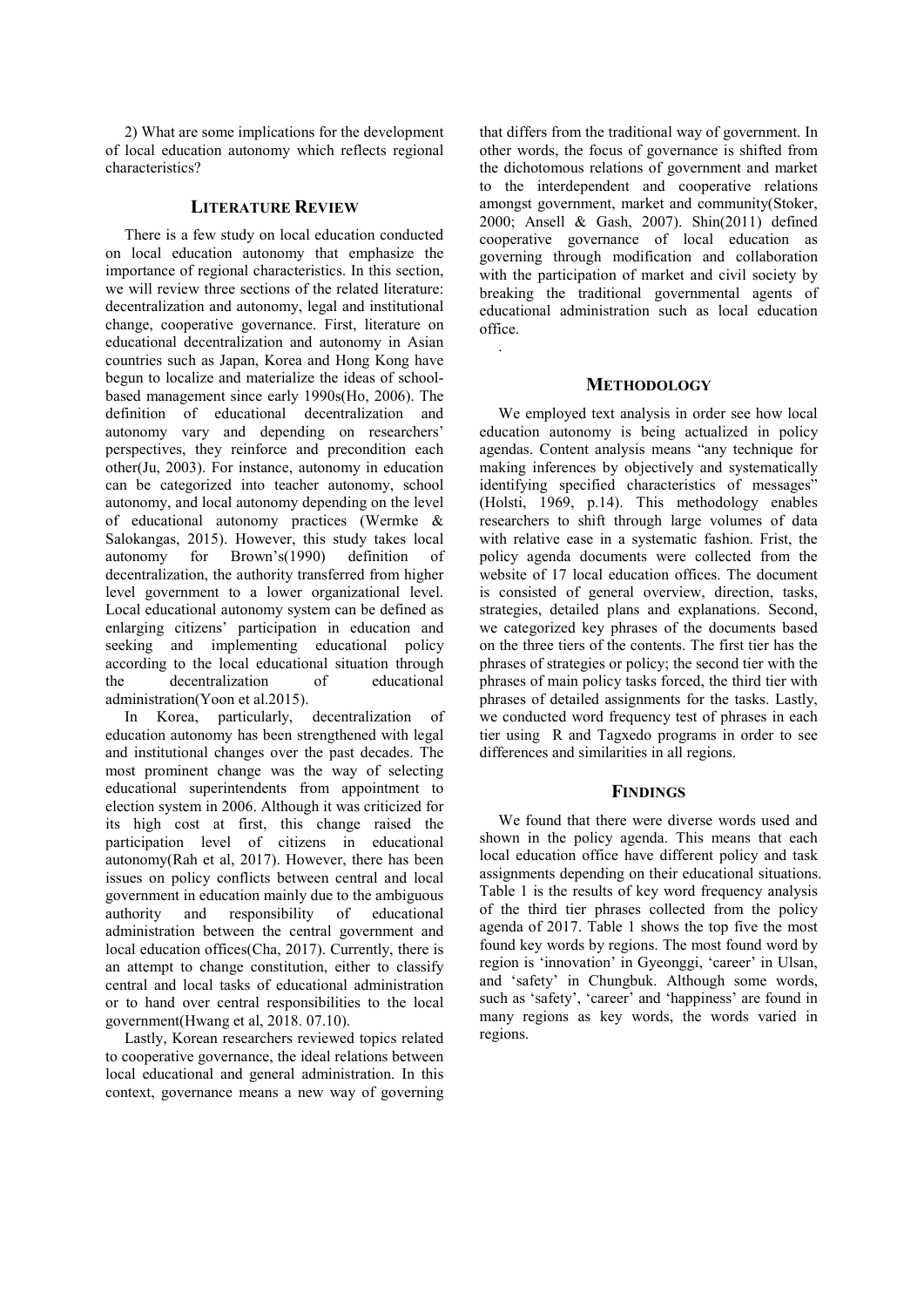| <b>Region</b> |           | Key word analysis of policy agenda 2017 |                     |               |                      |                      |  |  |
|---------------|-----------|-----------------------------------------|---------------------|---------------|----------------------|----------------------|--|--|
|               |           | $1st$ rank                              | $2nd$ rank          | $3rd$ rank    | 4 <sup>th</sup> rank | $5th$ rank           |  |  |
| Seoul         | keyword   | safety                                  | innovation          | local         | participation        | career               |  |  |
|               | frequency | 18                                      | 15                  | 15            | 10                   | 10                   |  |  |
| Busan         | keyword   | happiness                               | customize           | curriculum    | experience           | participation        |  |  |
|               | frequency | 10                                      | 10                  | 9             | 8                    | 8                    |  |  |
| Deagu         | keyword   | experience                              | career              | capability    | information          | happiness            |  |  |
|               | frequency | 15                                      | 13                  | 13            | 12                   | 12                   |  |  |
|               | keyword   | linkage                                 | customize           | experience    | career               | safety               |  |  |
| Deajeon       | frequency | 12                                      | 10                  | 9             | 8                    | 7                    |  |  |
| Incheon       | keyword   | safety                                  | prevention          | citizen       | local                | career               |  |  |
|               | frequency | 15                                      | 10                  | 10            | 9                    | 9                    |  |  |
|               | keyword   | career                                  | experience          | information   | safety               | counsel              |  |  |
| Ulsan         | frequency | 33                                      | 25                  | 21            | 20                   | 14                   |  |  |
|               | keyword   | safety                                  | growth              | participation | capability           | curriculum           |  |  |
| Sejong        | frequency | 12                                      | 9                   | 8             | 8                    | 7                    |  |  |
|               | keyword   | experience                              | kindergarten        | record        | history              | curriculum           |  |  |
| Kwangju       | frequency | 8                                       | 8                   | 8             | 8                    |                      |  |  |
| Kangwon       | keyword   | local                                   | participation       | curriculum    | experience           | safety               |  |  |
|               | frequency | 7                                       | 7                   | 6             | 6                    | 6                    |  |  |
| Gyeonggi      | keyword   | innovation                              | curriculum          | safety        | career               | experience           |  |  |
|               | frequency | 43                                      | 43                  | 40            | 37                   | 33                   |  |  |
| Jeonnam       | keyword   | future                                  | customize           | participation | autonomy             | core<br>competencies |  |  |
|               | frequency | $\overline{4}$                          | 3                   | 3             | 3                    | 3                    |  |  |
| Jeonbuk       | keyword   | safety                                  | extra<br>curriculum | transparency  | information          | innovation           |  |  |
|               | frequency | 9                                       | 7                   | 6             | 5                    | 5                    |  |  |
| Kyeongnam     | keyword   | local                                   | happiness           | class         | expert               | capability           |  |  |
|               | frequency | 19                                      | 18                  | 15            | 15                   | 14                   |  |  |
| Kyeongbuk     | keyword   | happiness                               | customize           | safety        | consumer             | field                |  |  |
|               | frequency | 11                                      | 11                  | $\tau$        | 6                    | 6                    |  |  |
| Chungnam      | keyword   | safety                                  | country             | health        | local                | communication        |  |  |
|               | frequency | $8\,$                                   | 6                   | 6             | 5                    | 5                    |  |  |
| Chungbuk      | keyword   | safety                                  | extra<br>curriculum | kindergarten  | school<br>lunch      | curriculum           |  |  |
|               | frequency | 20                                      | 15                  | 14            | 14                   | 13                   |  |  |
| Jeju          | keyword   | profession                              | autonomy            | customize     | health               | career               |  |  |
|               | frequency | 8                                       | 6                   | 6             | 5                    | $\mathfrak s$        |  |  |

 $\le$ Table 1> The 3<sup>rd</sup> tier key word analysis of policy agenda 2017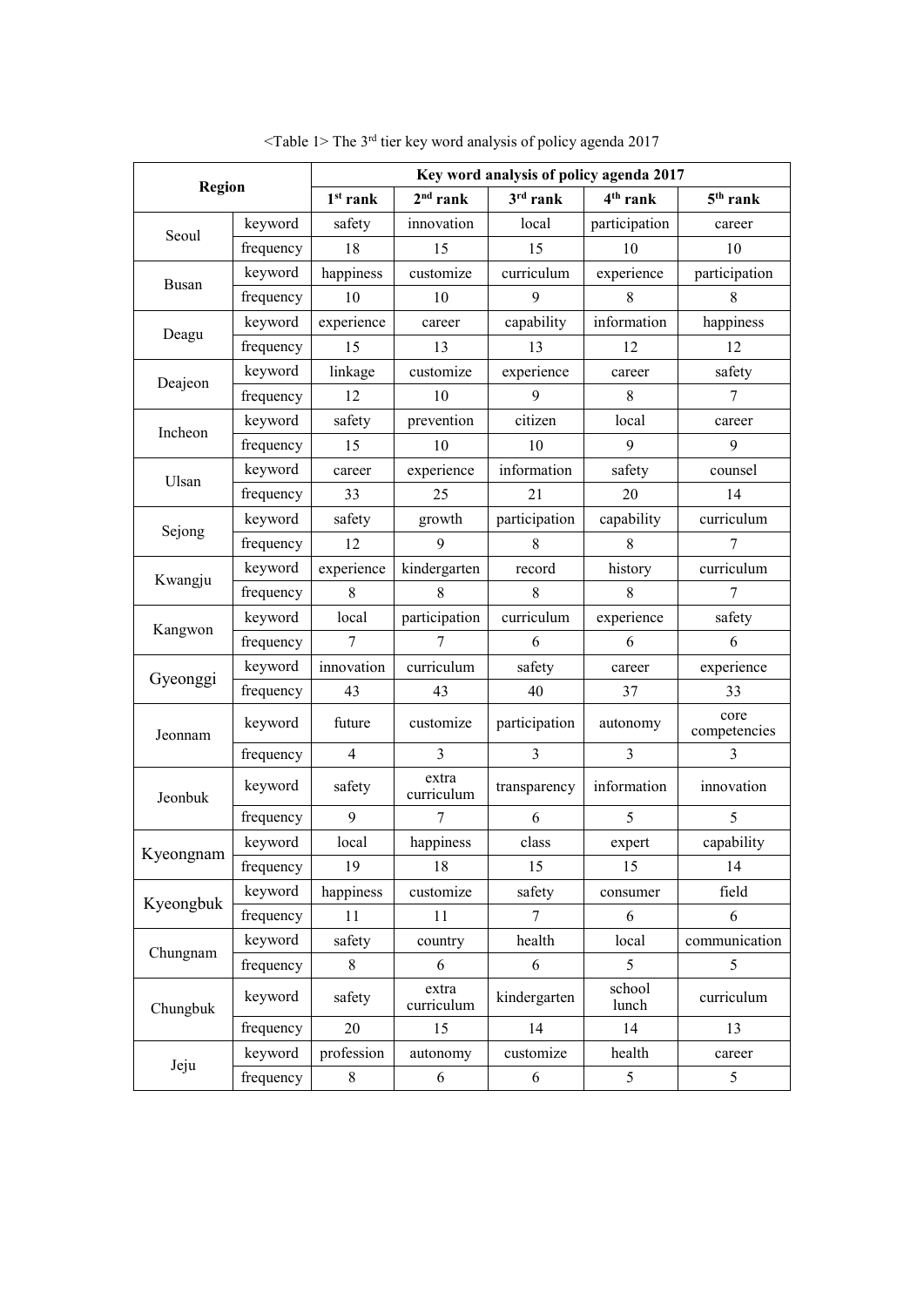

[Figure 1] Word clouds of key words 2017 data (cities)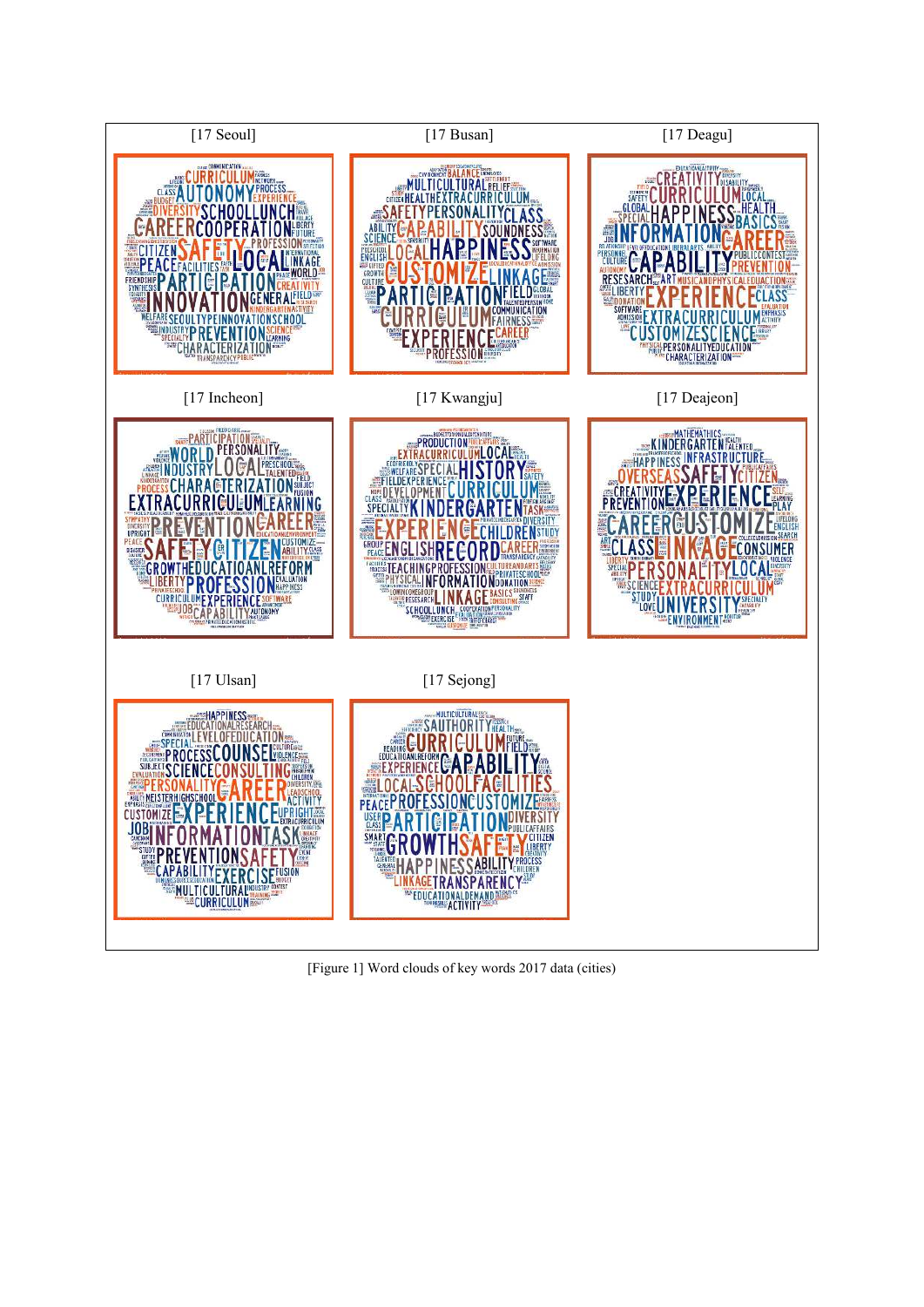

[Figure 2] Word clouds of key words 2017 data (provinces)

 We also conducted the key word analysis by regions divided by the cities and provinces. There are eight cities (Seoul, Busan, Daegu, Incheon, Kwangju, Deajeon, Ulsan, and Sejong), and nine provinces (Gyeonggi, Kwangju, Chungbuk, Chungnam, Jeonbuk, Jeonnam, Kyeongbuk, Kyeongnam, Jeju). When divided by citeis and provinces, the top four words in the third tier were identical : 'safety', 'customise', 'career', 'curriculum' and one word

different 'local' in the cities and 'experience' in the provinces in the 5th rank.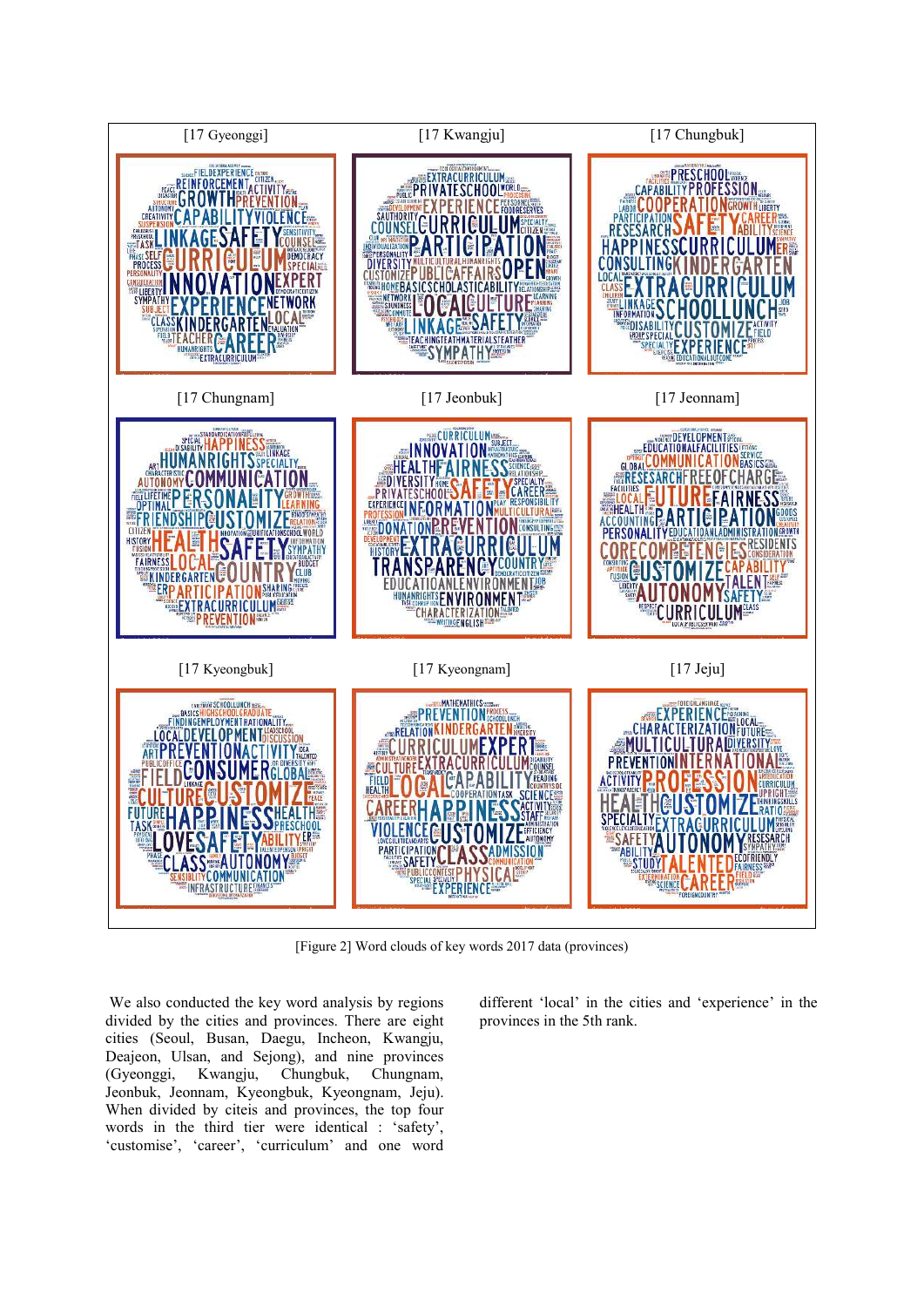| Region    |           | Key word analysis of policy agenda 2017 |            |            |                      |            |  |  |
|-----------|-----------|-----------------------------------------|------------|------------|----------------------|------------|--|--|
|           |           | $1st$ rank                              | $2nd$ rank | $3rd$ rank | 4 <sup>th</sup> rank | $5th$ rank |  |  |
| cities    | keyword   | safety                                  | customize  | career     | curriculum           | local      |  |  |
|           | frequency | 86                                      | 55         | 54         | 54                   | 54         |  |  |
| provinces | keyword   | safety                                  | curriculum | career     | customize            | experience |  |  |
|           | frequency | 105                                     | 83         | 73         | 71                   | 70         |  |  |

<Table 2> Key word analysis of policy agenda (cities vs. provinces)



[Figure 3] Word clouds of key words 2017 data (cities)

Lastly, key words analysis was conducted by year to see if there is any trends in the policy agenda. The data shows that the most shown words are 'safety', 'career', and 'local' from 2015 to 2017. We found that the most frequently shown in the three years is 'safety' in the three years in a row. It is most likely because of the 2014 Sewol ferry disaster 304 people, most of whom were school children on school trip, were killed. The second mostly found words are 'career' in 2015 and 2017 and 'local' in 2016. The third mostly found words are 'experience' in 2015 and 2017 and 'curriculum' in 2016.

| Year |           | Key word analysis of policy agenda |            |            |            |            |  |
|------|-----------|------------------------------------|------------|------------|------------|------------|--|
|      |           | $1st$ rank                         | $2nd$ rank | $3rd$ rank | $4th$ rank | $5th$ rank |  |
| 2015 | keyword   | safety                             | career     | experience | local      | class      |  |
|      | frequency | 135                                | 128        | 127        | 122        | 112        |  |
| 2016 | keyword   | safety                             | local      | curriculum | career     | experience |  |
|      | frequency | 186                                | 164        | 147        | 139        | 126        |  |
| 2017 | keyword   | safety                             | career     | experience | curriculum | local      |  |
|      | trequency | 191                                | 160        | 147        | 139        | 129        |  |

<Table 2> Key word analysis of policy agenda (cities vs. provinces)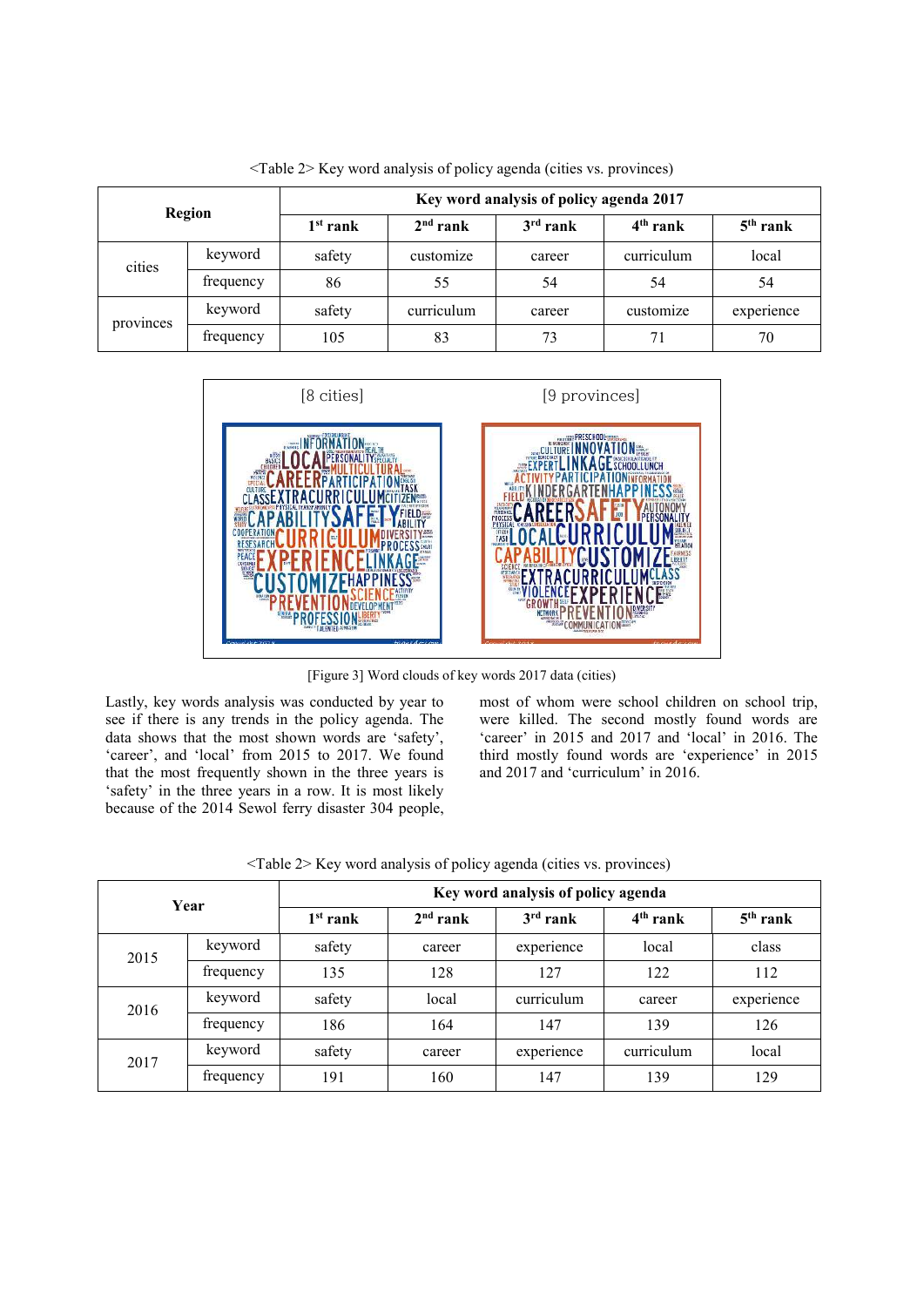

[Figure 4] Key word analysis of policy agenda by year (2015-2017)

# **DISCUSSIONS**

From the key word analysis of policy agendas, we know there has been diverse trials to suggest vision and plans for the development of regional education. With the Moon government's initiatives of decentralization, educational autonomy needs to be reinforced. The role of local education offices include actualizing national educational policy, planning and implementing localized educational development(Oh, 2013). In order to meet the needs of local specialty and demands of new educational environment, local education office require capabilities of policy planning and development.

At glance of word analysis by years, we found that the incident of Sewol ferry influenced the policy agenda of all local education offices. Since incident on the 24th April 2014, citizens' and concerns were raised on the safety of educational environment, such as disaster and diseases. School safety became educational problem and social issue that needs to be resolved. The central government required the educational government at all three levels of educational system(Ministry of Education, local education offices, schools), to plan school safety prevention. It is likely for the local education offices to keep safety as the first priority not only because of the incident itself but also for the newly made legal requirement.

Although the educational superintendents are now elected by the citizens, educational autonomy can be further developed with the community involvement.<br>We suggested institutionalizing community institutionalizing community involvement including operation of school committees with the community as well as budgeting for community involvement activities. Moreover, it would be helpful for the local education offices to be

able to access educational administration information and statistics at ease. This may include the regional input of education, citizen's opinions, and educational satisfaction. Providing such information will lead to evidence-based educational administration that is tailored for the different educational conditions in their regions.

### **CONCLUSION**

This study analyzed key words in policy agenda of local education offices in order to find out how the local education autonomy is being actualized. The text analysis results suggest that there are diverse attempts to characterize the educational administration at local level. We found that school safety became the key word of all local education offices in the past three years. Educational policy agenda may be influenced by an incident that cause all citizens to be concerned. Because the results were driven by analysing the policy agenda, and the actual implementation of the policy may look different. We made several suggestions in order to advance local education autonomy in Korea. They include reinforcing decentralization, building capabilities, legal support, community involvement, and utilizing regional information.

#### **REFERENCE**

- Ansell, C., & Gash, A. (2008). Collaborative governance in theory and practice. *Journal of public administration research and theory*, *18*(4), 543-571.
- Brown, D. J. (1990). *Decentralization and schoolbased management*. Psychology Press.
- Cha, S. H. (2016). Decentralization in educational governance and its challenges in Korea: Focused on policy conflicts between central and local